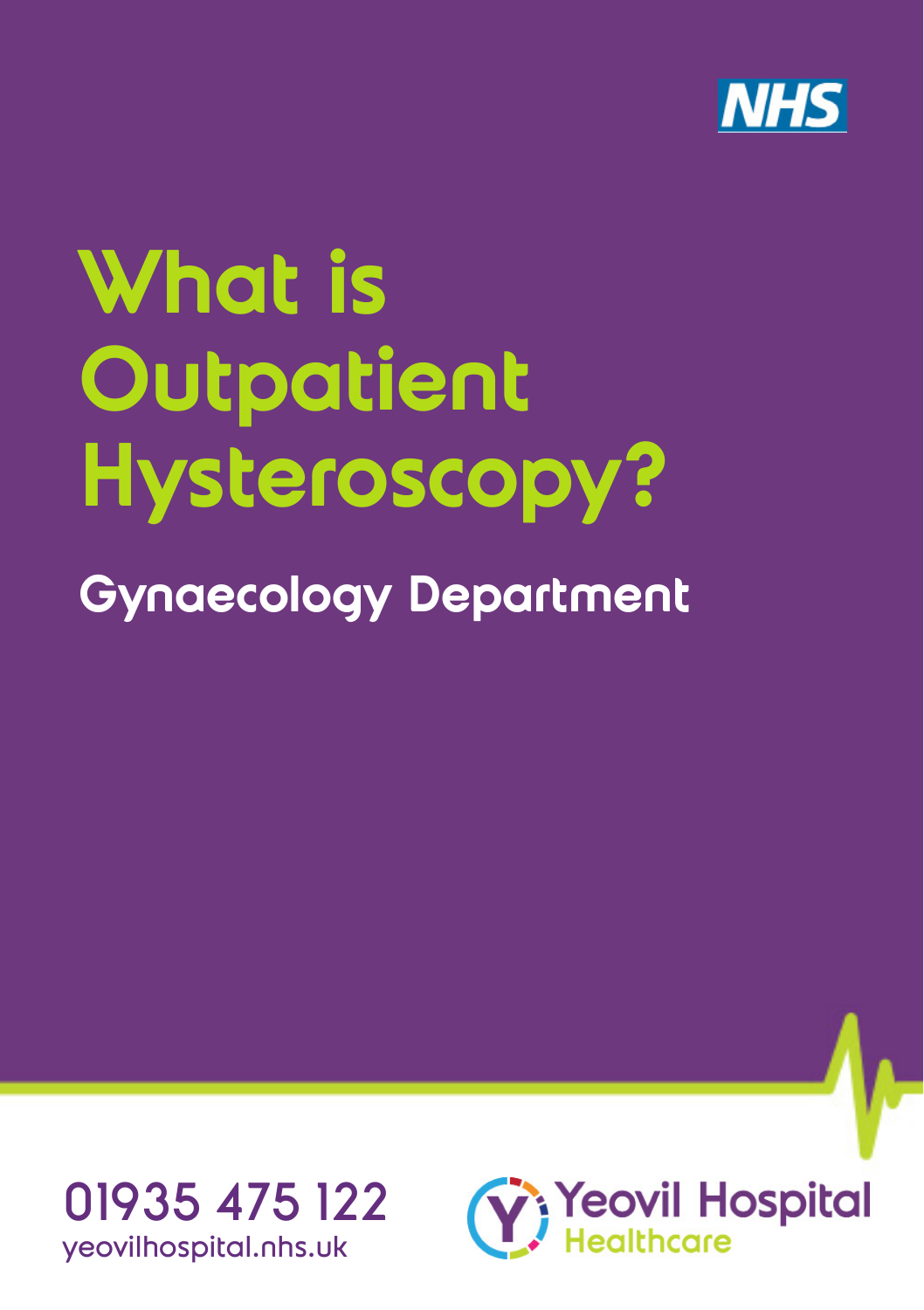An Outpatient Hysteroscopy (OPH) is a procedure that involves examining the inside of your uterus (womb). This is done by passing a thin telescope-like device, called a hysteroscope, that is fitted with a small camera through the neck of your womb (cervix). The healthcare professional doing the procedure can then see whether there are any problems inside your uterus that may need further investigation or treatment.



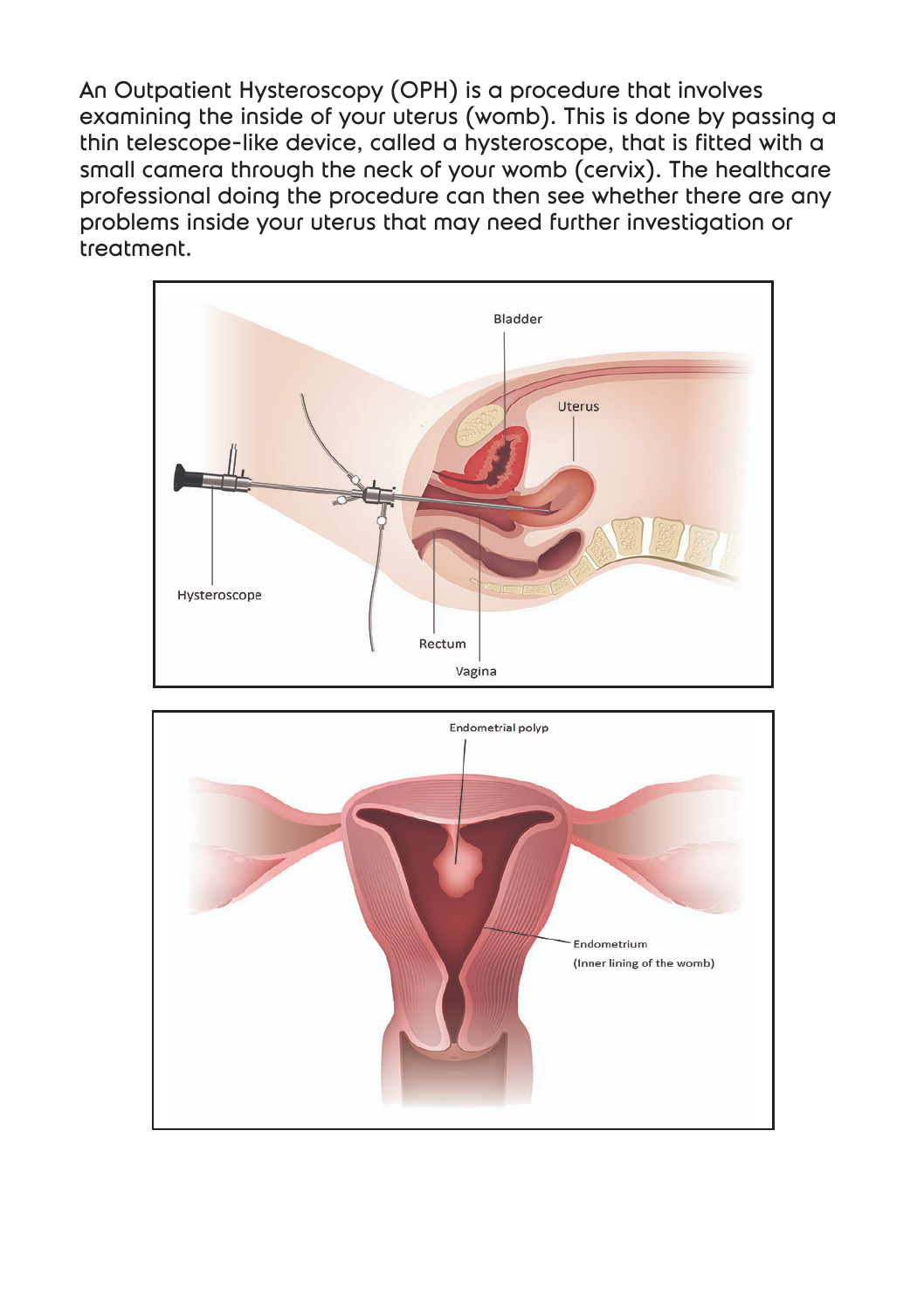It may be possible for a minor procedure to be done at the same visit, such as:

- Endometrial biopsy taking a sample from the lining of the uterus. This can be done through the hysteroscope or after inserting a speculum and passing a thin tube through the cervix
- Polyp removal a polyp inside the uterus is a skin tag that looks like a small grape, sometimes on a stalk. Polyps are formed as a result of overgrowth of the lining of the uterus
- Small fibroid removal fibroids are knots in the muscle of the uterus that are non-cancerous (benign). They can sometimes bulge like a polyp into the lining of your uterus and your healthcare professional may advise removal to help with your symptoms
- Insertion of a hormone-releasing intrauterine device (for example, Mirena®)
- Removal of a coil from the uterus when the threads are not visible

# **What should I do before my appointment?**

You should eat and drink normally. You do not need to fast before your appointment. We strongly recommend that you take pain relief (400mg of Ibuprofen or 1 gram of paracetamol or whatever pain relief you find useful for period pain) at least 1 hour before your appointment. Bring a list of any medications that you are taking with you. You may wish to have a friend or family member accompanying you.

## **Do I need to use contraception?**

The procedure must not be performed if there is any chance that you are pregnant. To avoid this possibility, if you are of child bearing age, it is important to use contraception or avoid sex between your last period and your appointment. You may be offered a urine pregnancy test on arrival at your appointment; however it is not possible to detect a very early pregnancy.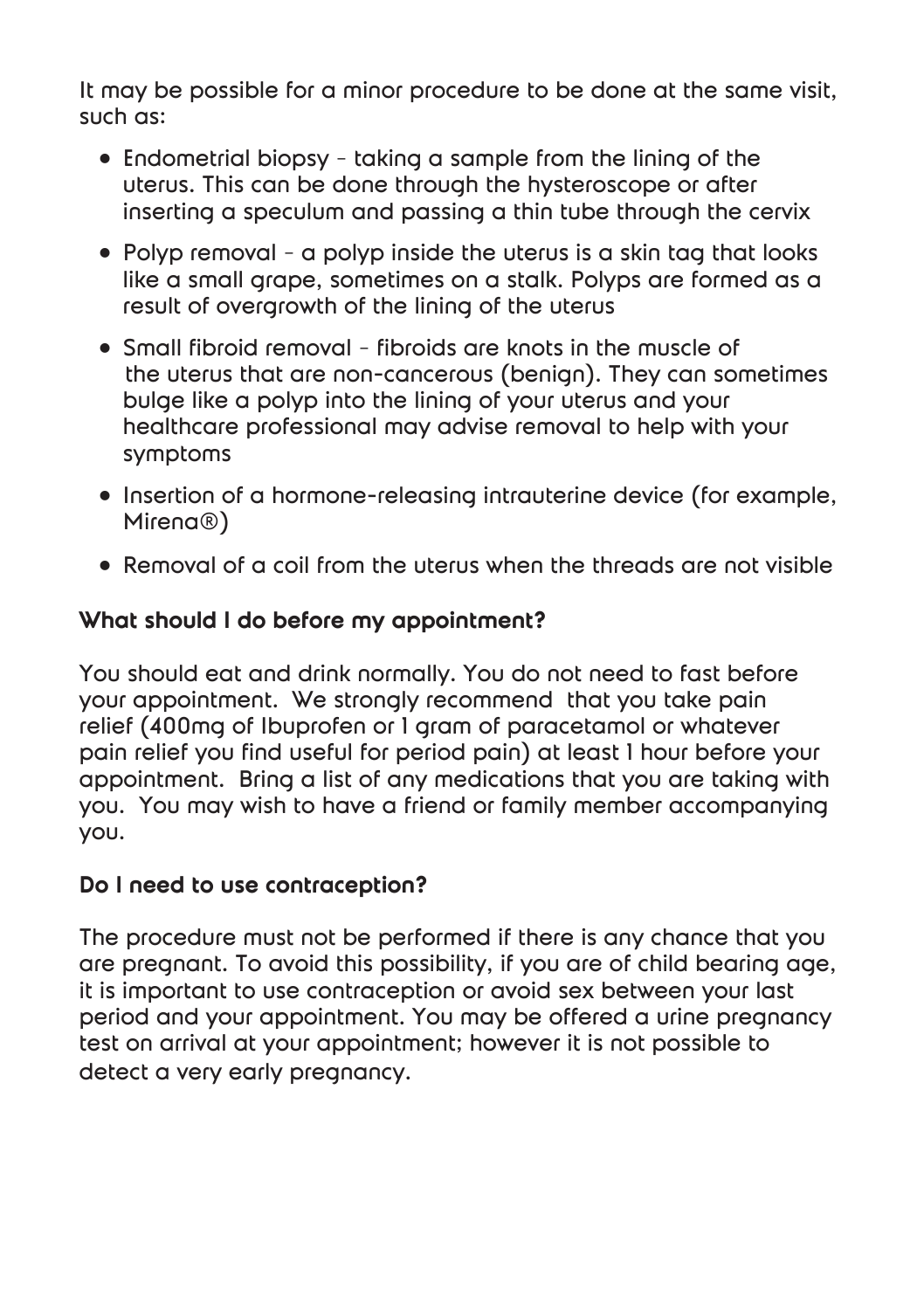# **Are there alternatives to having outpatient hysteroscopy?**

If you do not wish to have this examination when awake, you may choose to have your hysteroscopy with either a general or spinal anaesthetic. This will be done in an operating theatre, usually as a day-case procedure on a different day as planned procedure. You can discuss this option in the clinic. The risks and complications are lower when hysteroscopy is done as an outpatient procedure rather than under anaesthesia.

You may choose not to have a hysteroscopy at all, though this may make it more difficult for your healthcare professional to find the cause of your symptoms and to offer the right treatment for you.

# **What happens during outpatient hysteroscopy?**

## **On arrival**

You will be asked to come half an hour before your procedure to Jasmine ward so that you can be seen by nurse and to be given additional pain relief if required.

You will meet your healthcare professional who will discuss the procedure and ask for your consent. Please take this opportunity to ask any questions you may have.

There will be two or three healthcare professionals in the room and one of them will support you throughout the procedure. They will help you to get positioned in a special chair and will keep you as covered as possible.

Please note that our clinic may have junior doctors and medical students for training, if you feel uncomfortable then do not hesitate to tell the nurse.

## **The procedure**

A hysteroscope is passed through the cervix to give a clear view of the inside of your uterus. No cuts are needed. Fluid (saline solution) is used to help see the inner lining of your uterus and you will feel wet as the fluid trickles back out.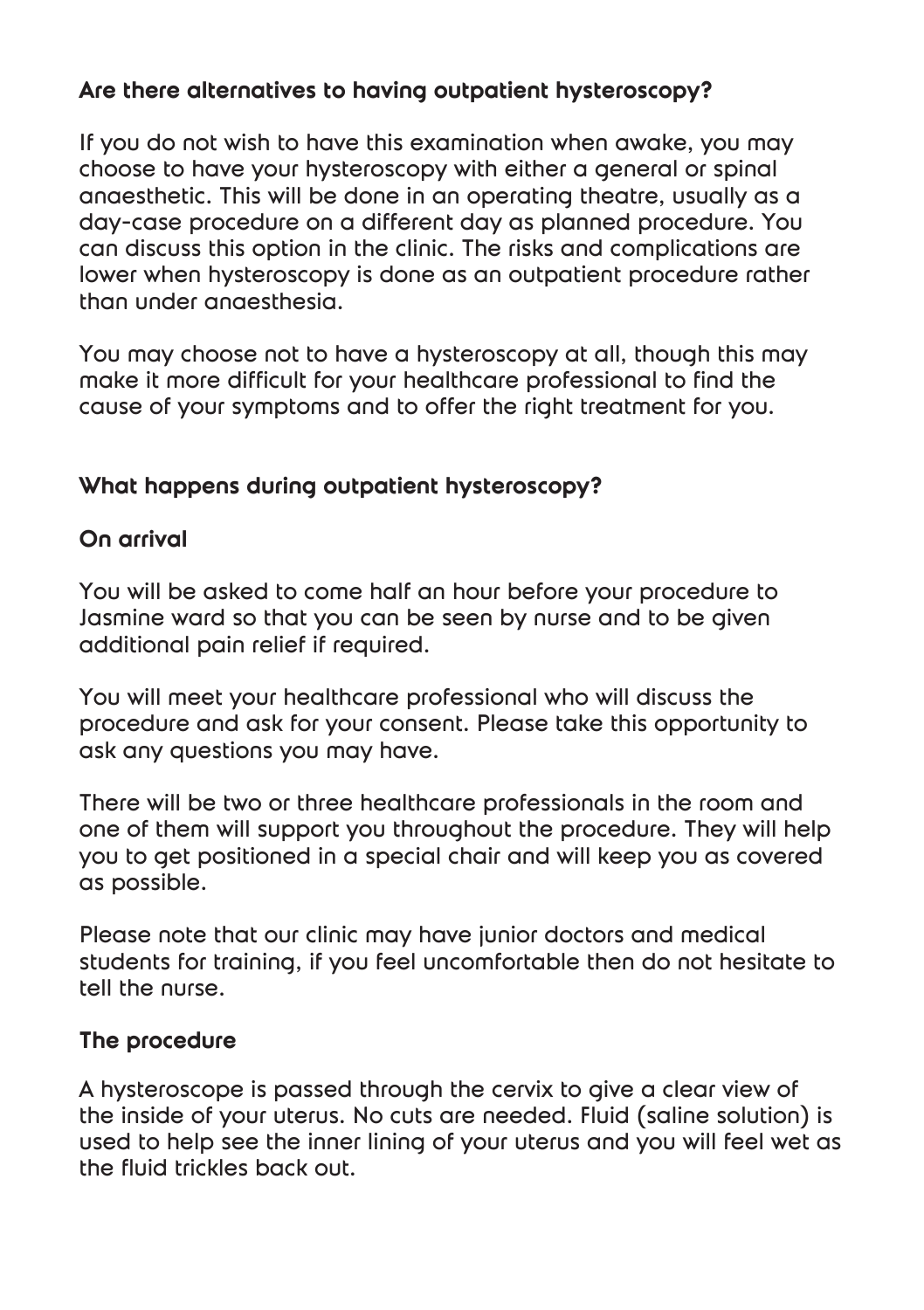During the OPH, your healthcare professional will look inside your uterus on a screen and you can also watch the screen if you choose to. Photographs of the findings inside your uterus are often taken and kept in your healthcare notes.

If no problems are found, the actual procedure will only take about 10–15 minutes. Sometimes, a biopsy (small sample) from the lining of your uterus may be taken and sent to the laboratory for examination. The biopsy can be painful, but the pain should not last long.

## **What is Myosure hysteroscopy?**

If a fibroid or polyp is found, it can sometimes be removed at the same time by using additional instruments. You may be offered a local anaesthetic to make you more comfortable. A wider Myosure hysteroscope is used and the Myosure device is passed down the hysteroscope and the polyp or very small fibroid is removed. The procedure is generally tolerable with local anaesthetic, but let your doctor know if it is too painful to proceed.

## **What are the possible risks with outpatient hysteroscopy?**

- Pain during or after OPH is usually mild and similar to period pain. Simple pain relief medications can help. On occasion, women may experience severe pain. If you are unable to cope with pain then the procedure will be stopped. If the procedure was not completed you will be offered to have the same procedure planned under General anaesthetic on a different day
- Feeling or being sick or fainting can affect a small number of women. However, these symptoms usually settle quickly. Let your healthcare professional know if you are feeling unwell during or straight after the procedure
- Bleeding is usually very mild and is lighter than a period, settling within a few days. It is recommended that you use sanitary towels, not tampons. If the bleeding does not settle and gets worse, contact your healthcare professional or nearest emergency department
- Infection is uncommon (1 in 400 women). It may appear as a smelly discharge, fever or severe pain in the tummy. If you develop any of these symptoms, contact your healthcare professional urgently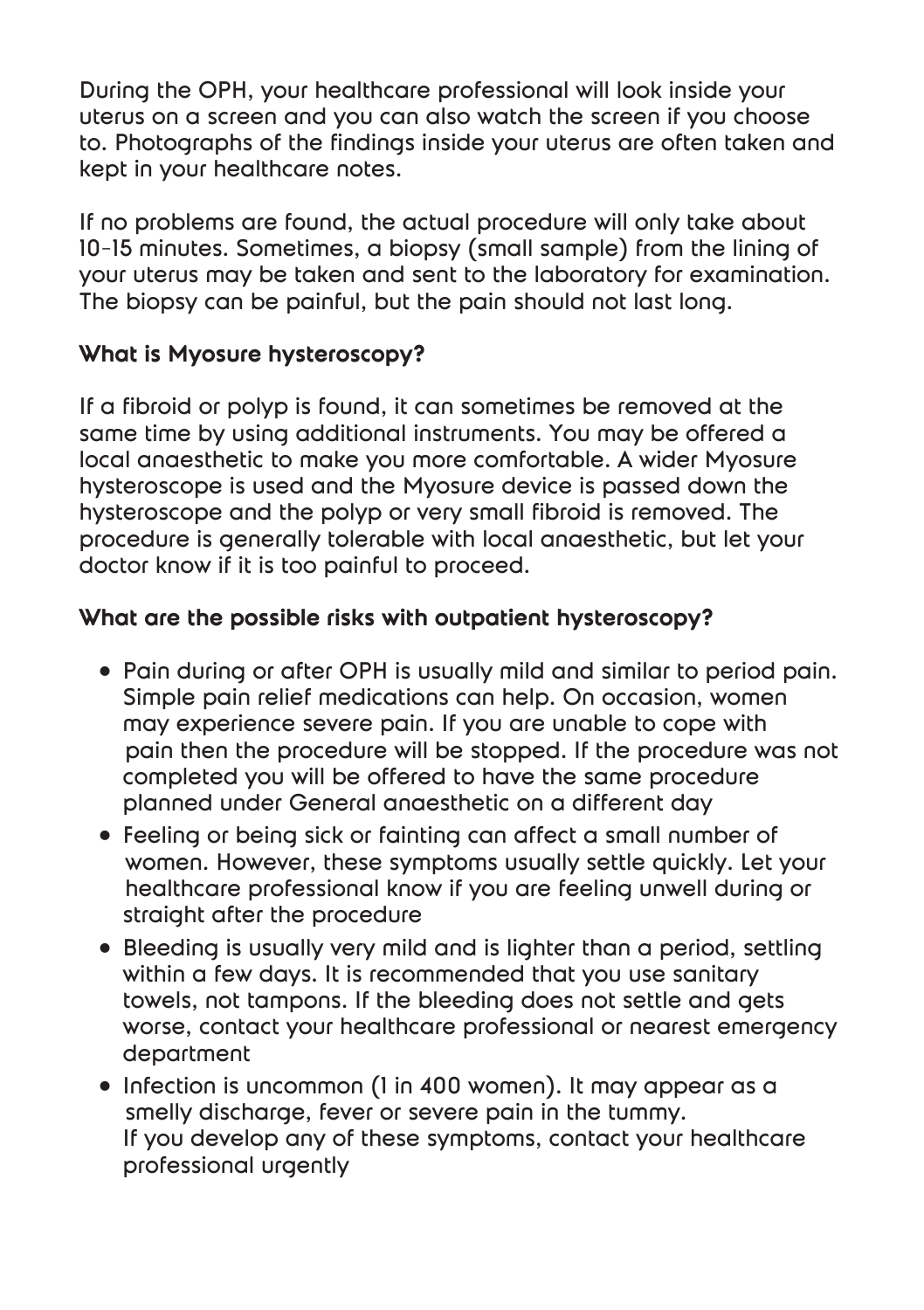- Failed/unsuccessful OPH occurs if it is not possible to pass the hysteroscope inside your uterus. Usually this happens when the cervix is tightly 'closed' or scarred. If this happens, your healthcare professional will discuss alternative options with you
- Damage to the wall of the uterus (uterine perforation) rarely, a small hole is accidentally made in the wall of the uterus. This could also cause damage to nearby tissues. This happens in fewer than I in 1000 diagnostic hysteroscopy procedures, but is slightly more common if someone has a polyp or fibroid removed at the same time. It may mean that you have to stay in hospital overnight. Usually, nothing more needs to be done, but you may need a further operation to repair the hole

#### **How long does the visit take?**

The actual procedure may only take 10–25 minutes. However, the total visit may take up to 1-2 hours including consultation, having the procedure and recovery. If polyps or small fibroids are removed at the same time, this may take a bit longer.

#### **After the procedure**

#### **How will I feel afterwards?**

- You may get some period-like pain for 1–2 days. If needed, you can take pain relief such as 400 mg of ibuprofen every period pain tablets. If your pain is not controlled with the above medication, you should contact us or nearest emergency department
- You may also have some spotting or fresh (bright red) bleeding that may last up to 1 week. These symptoms usually settle sanitary towels and not tampons until the bleeding stops. If you experience heavy prolonged bleeding with clots please see your GP or emergency department
- Should you experience offensive/bad discharge with or without temperature please see your GP as this may be a sign of infection
- You can shower as normal. It is advisable to avoid sex for a week or until the bleeding settles. Most women feel able to go back to their normal activities on the same day
- We recommend you bring someone to drive you back home especially if additional procedures such as Myosure polyp resection are planned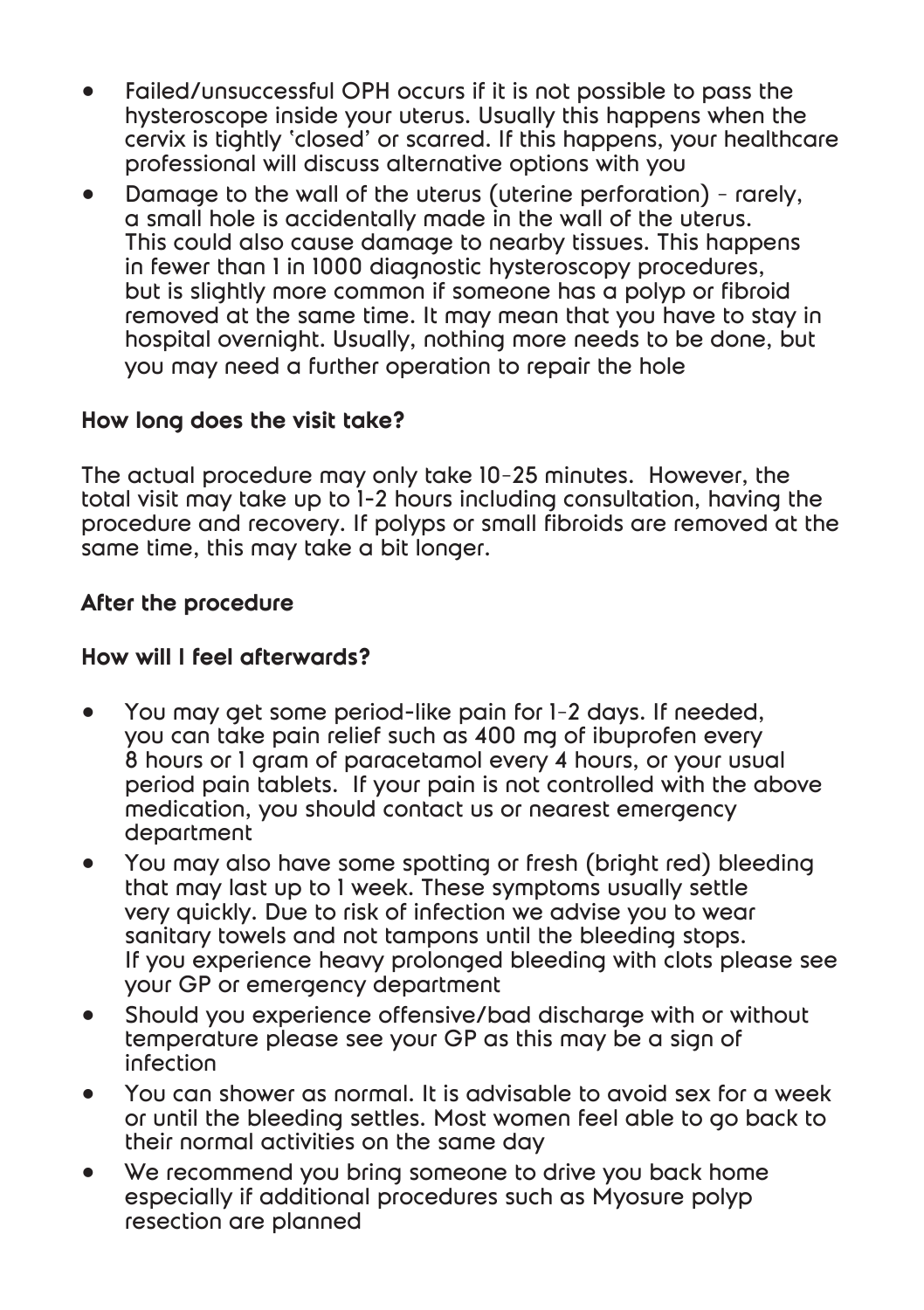#### **What happens next?**

If no problems are found, you may not need any follow-up appointments. If a biopsy has been taken, you will be contacted with the results as soon as they become available. Your healthcare professional will discuss any further treatment with you.

#### **Who can I contact with any concerns?**

If you have any concerns or are worried, please do not hesitate to contact our gynaecology team on Jasmine ward, telephone number 01935 384 622

#### **Other sources of information;**

NHS Choices. UK's biggest health website, certified as a reliable source of information. **www.nhs.uk**

Patient UK. Evidence based information on a wide range of medical and health topics. **www.patient.co.uk**